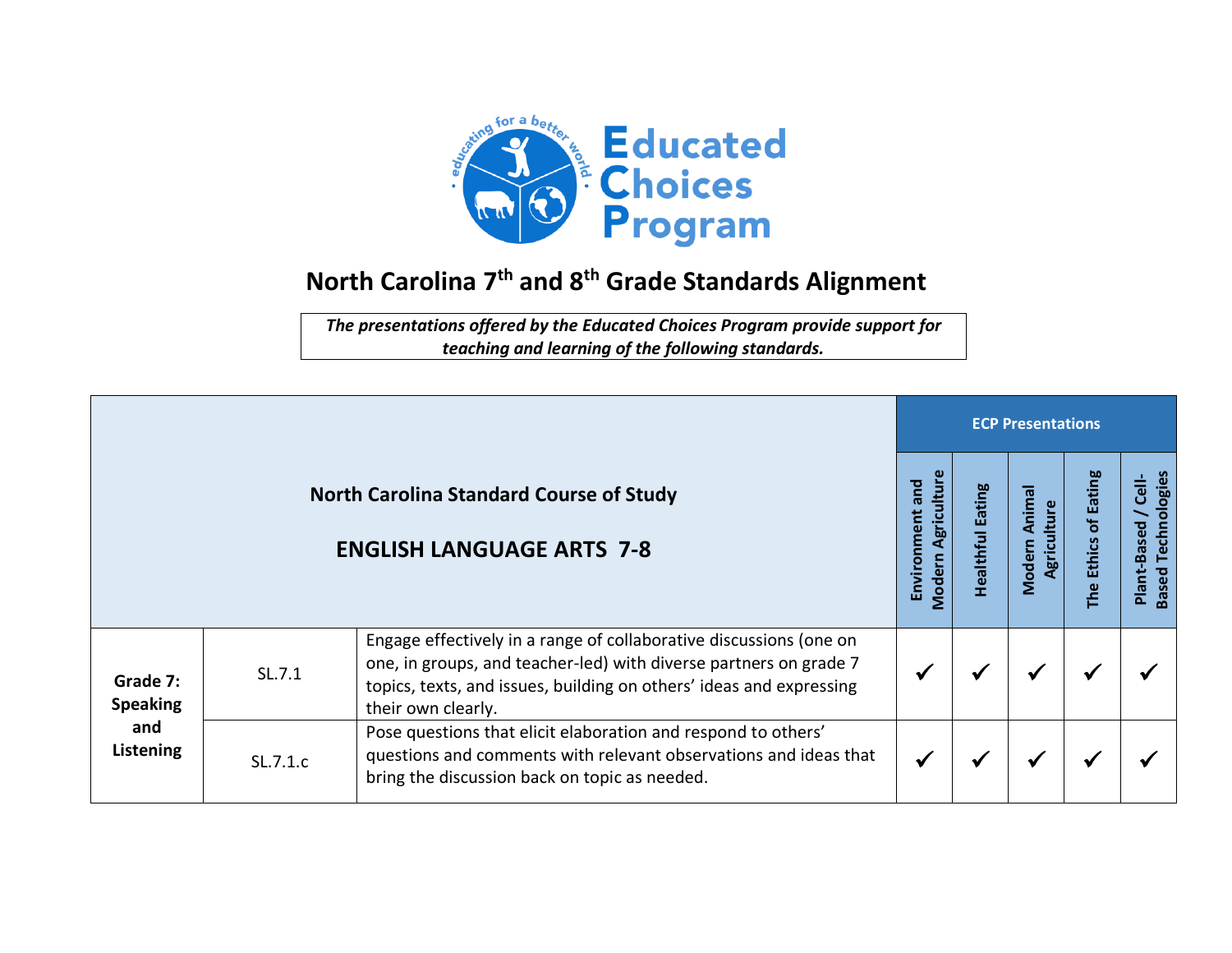| Grade 7:<br><b>Speaking</b><br>and<br>Listening | SL.7.1.d | Acknowledge new information expressed by others and, when<br>warranted, modify their own views.                                                                                                                                      |  |  |  |
|-------------------------------------------------|----------|--------------------------------------------------------------------------------------------------------------------------------------------------------------------------------------------------------------------------------------|--|--|--|
|                                                 | SL.7.2   | Analyze the main ideas and supporting details presented in diverse<br>media and formats and explain how the ideas clarify a topic, text, or<br>issue under study.                                                                    |  |  |  |
|                                                 | SL.7.3   | Delineate a speaker's argument and specific claims, evaluating the<br>soundness of the reasoning and the relevance and sufficiency of the<br>evidence.                                                                               |  |  |  |
| Grade 8:<br><b>Speaking</b><br>and<br>Listening | SL.8.1   | Engage effectively in a range of collaborative discussions (one on<br>one, in groups, and teacher-led) with diverse partners on grade 8<br>topics, texts, and issues, building on others' ideas and expressing<br>their own clearly. |  |  |  |
|                                                 | SL.8.1.c | Pose questions that connect the ideas of several speakers and<br>respond to others' questions and comments with relevant evidence,<br>observations, and ideas.                                                                       |  |  |  |
|                                                 | SL.8.1.d | Acknowledge new information expressed by others, and, when<br>warranted, qualify or justify their own views in light of the evidence<br>presented.                                                                                   |  |  |  |
|                                                 | SL.8.2   | Analyze the purpose of information presented in diverse media and<br>formats and evaluate the motives behind its presentation.                                                                                                       |  |  |  |
|                                                 | SL.8.3   | Delineate a speaker's argument and specific claims, evaluating the<br>soundness of the reasoning and relevance and sufficiency of the<br>evidence, and identifying when irrelevant evidence is introduced.                           |  |  |  |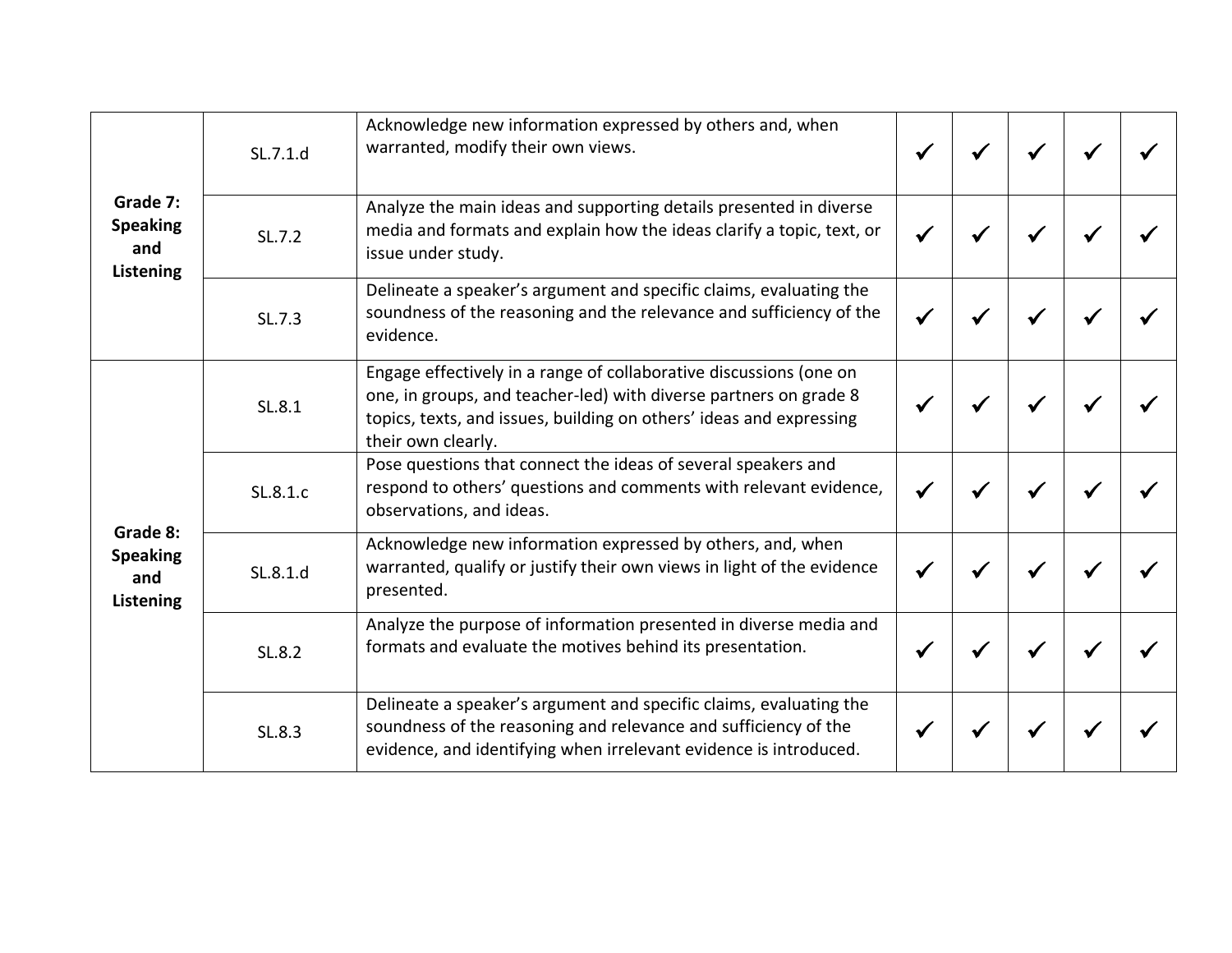|                                                  |           |                                                                                                                                                                                                                      |                                       | <b>ECP Presentations</b> |                              |                      |                                          |  |  |  |
|--------------------------------------------------|-----------|----------------------------------------------------------------------------------------------------------------------------------------------------------------------------------------------------------------------|---------------------------------------|--------------------------|------------------------------|----------------------|------------------------------------------|--|--|--|
|                                                  |           | <b>North Carolina Essential Standards</b><br><b>HEALTH EDUCATION 7-8</b>                                                                                                                                             | Modern Agriculture<br>Environment and | <b>Healthful Eating</b>  | Modern Animal<br>Agriculture | The Ethics of Eating | Plant-Based / Cell-Based<br>Technologies |  |  |  |
| Grade 7:                                         | 7.NPA.2.1 | Compare weight management strategies for healthy eating<br>patterns, including attention to portion and serving sizes.                                                                                               |                                       | $\checkmark$             |                              | ✔                    |                                          |  |  |  |
| <b>Nutrition and</b><br><b>Physical Activity</b> | 7.NPA.3.1 | Interpret the relationship between poor nutrition and chronic<br>illnesses such as diabetes, cardiovascular diseases, and obesity.                                                                                   |                                       | $\checkmark$             |                              | ✔                    |                                          |  |  |  |
|                                                  | 8.PCH.1.1 | Classify the risk factors (based on risk behaviors) begun in<br>childhood and adolescence associated with leading and premature<br>causes of death.                                                                  |                                       | ✔                        |                              | $\checkmark$         |                                          |  |  |  |
| Grade 8:<br><b>Personal and</b>                  | 8.PCH.1.2 | Explain behavioral and environmental factors that contribute to<br>major chronic diseases and the methods for reducing problems<br>associated with common conditions (asthma, allergies, diabetes,<br>and epilepsy). |                                       | ✔                        |                              | ✔                    |                                          |  |  |  |
| <b>Consumer Health</b>                           | 8.PCH.1.3 | Interpret health appraisal data to assess personal risks for<br>preventable disease.                                                                                                                                 |                                       | $\checkmark$             |                              |                      |                                          |  |  |  |
|                                                  | 8.PCH.3.1 | Outline the potential health consequences of global environmental<br>problems.                                                                                                                                       | $\checkmark$                          |                          |                              |                      |                                          |  |  |  |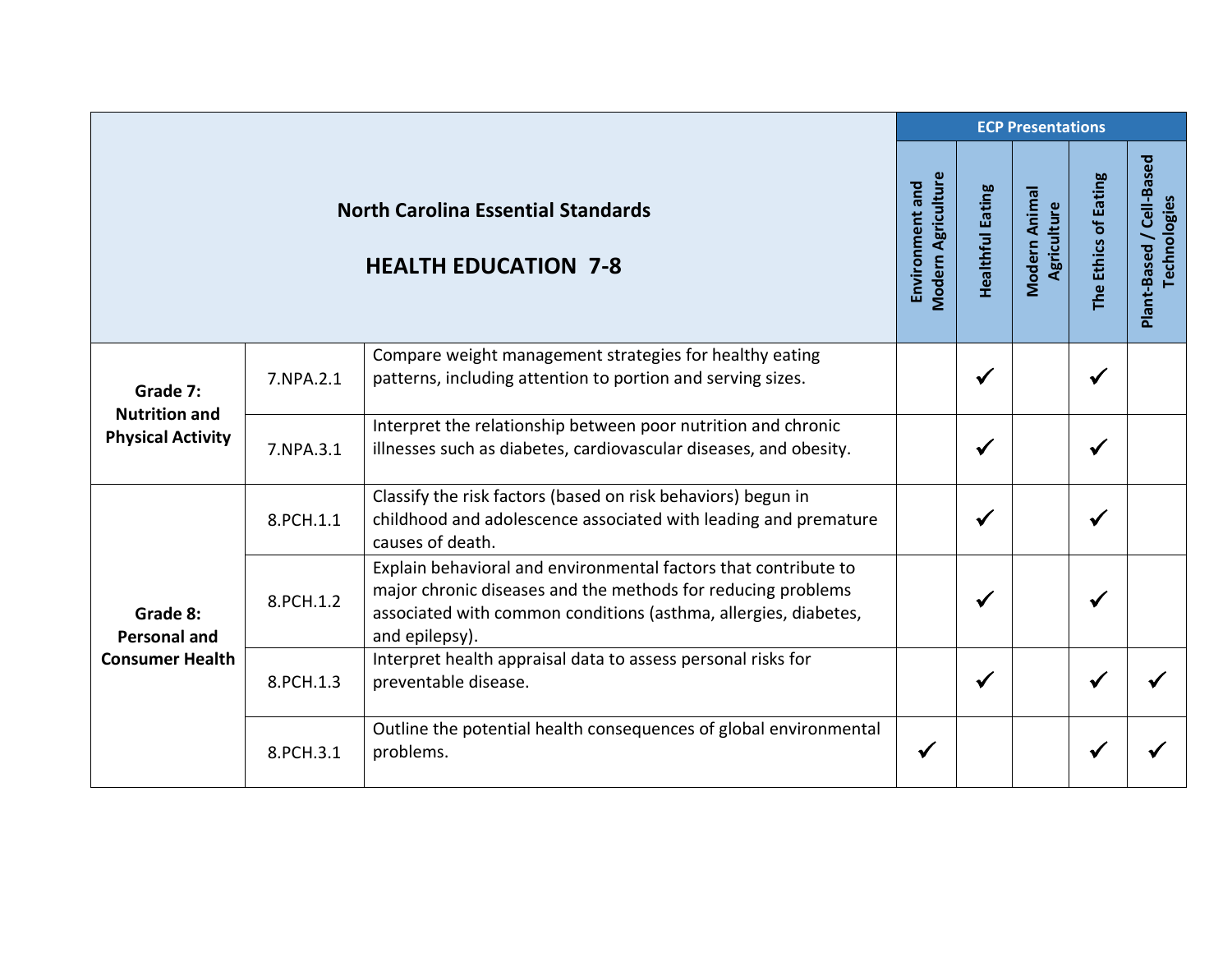| Grade 8:<br><b>Personal and</b><br><b>Consumer Health</b> | 8.PCH.3.2 | Explain the impact of personal behaviors on the environment, both<br>positively and negatively.                        | ✔ |              |              |  |
|-----------------------------------------------------------|-----------|------------------------------------------------------------------------------------------------------------------------|---|--------------|--------------|--|
|                                                           | 8.NPA.1.1 | Interpret the Body Mass Index in terms of body composition and<br>healthy weight, underweight, overweight and obesity. |   | ✔            | $\checkmark$ |  |
| Grade 8:                                                  | 8.NPA.2.2 | Generate a healthful eating plan incorporating food choices inside<br>and outside the home setting.                    |   | ✔            | ✔            |  |
| <b>Nutrition and</b><br><b>Physical Activity</b>          | 8.NPA.3.3 | Use strategies to advocate for those who are at risk for eating<br>disorders or poor nutrition.                        |   | $\checkmark$ | ✔            |  |
|                                                           | 8.NPA.4.1 | Outline strategies that can be used to overcome barriers to healthy<br>eating.                                         |   | √            | ✔            |  |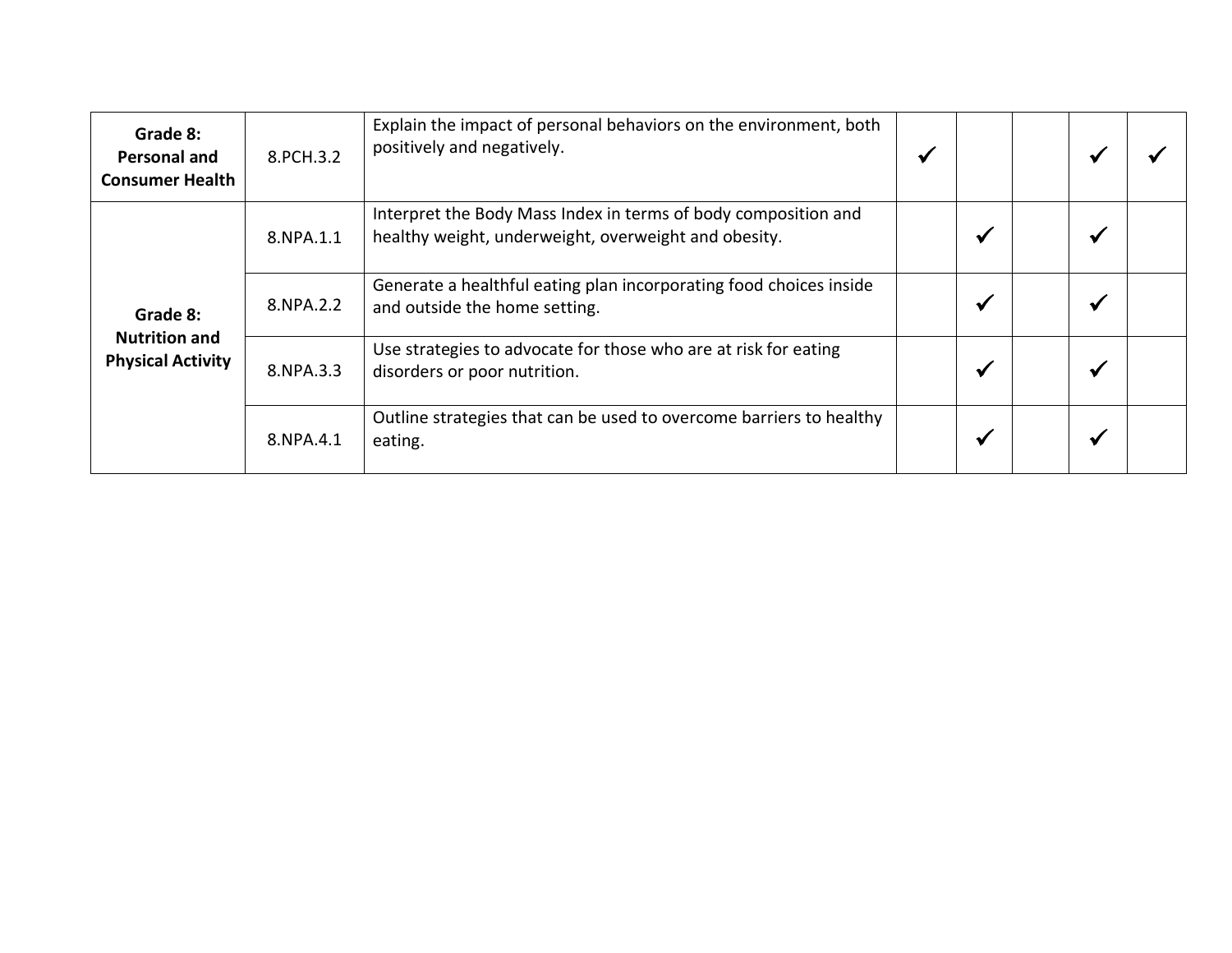|                                                                 |         |                                                                                                                                                                                         |              | <b>ECP Presentations</b> |                              |                      |                                                  |  |  |  |
|-----------------------------------------------------------------|---------|-----------------------------------------------------------------------------------------------------------------------------------------------------------------------------------------|--------------|--------------------------|------------------------------|----------------------|--------------------------------------------------|--|--|--|
| <b>North Carolina Essential Standards</b><br><b>SCIENCE 7-8</b> |         |                                                                                                                                                                                         |              | <b>Healthful Eating</b>  | Modern Animal<br>Agriculture | The Ethics of Eating | <b>Based Technologies</b><br>Plant-Based / Cell- |  |  |  |
| Grade 7:<br>Earth<br><b>Systems</b>                             | 7.E.1.6 | Conclude that the good health of humans requires: monitoring the<br>atmosphere, maintaining air quality and stewardship.                                                                | $\checkmark$ |                          |                              | $\checkmark$         |                                                  |  |  |  |
| Grade 8:<br><b>Energy</b>                                       | 8.P.2.2 | Explain the implications of the depletion of renewable and<br>nonrenewable energy resources and the importance of conservation.                                                         | $\checkmark$ |                          |                              | $\checkmark$         |                                                  |  |  |  |
| Grade 8:<br>Earth<br><b>Systems</b>                             | 8.E.1.4 | Conclude that the good health of humans requires: Monitoring of the<br>hydrosphere, Water quality standards, Methods of water treatment,<br>Maintaining safe water quality, Stewardship | $\checkmark$ |                          |                              | ✔                    |                                                  |  |  |  |
| Grade 8:<br><b>Ecosystems</b>                                   | 8.L.3.1 | Explain how factors such as food, water, shelter and space affect<br>populations in an ecosystem.                                                                                       | $\checkmark$ |                          |                              | $\checkmark$         |                                                  |  |  |  |
| Grade 8:<br><b>Molecular</b><br><b>Biology</b>                  | 8.L.5.2 | Explain the relationship among a healthy diet, exercise, and the general<br>health of the body (emphasis on the relationship between respiration<br>and digestion).                     |              | $\checkmark$             |                              | ✔                    |                                                  |  |  |  |